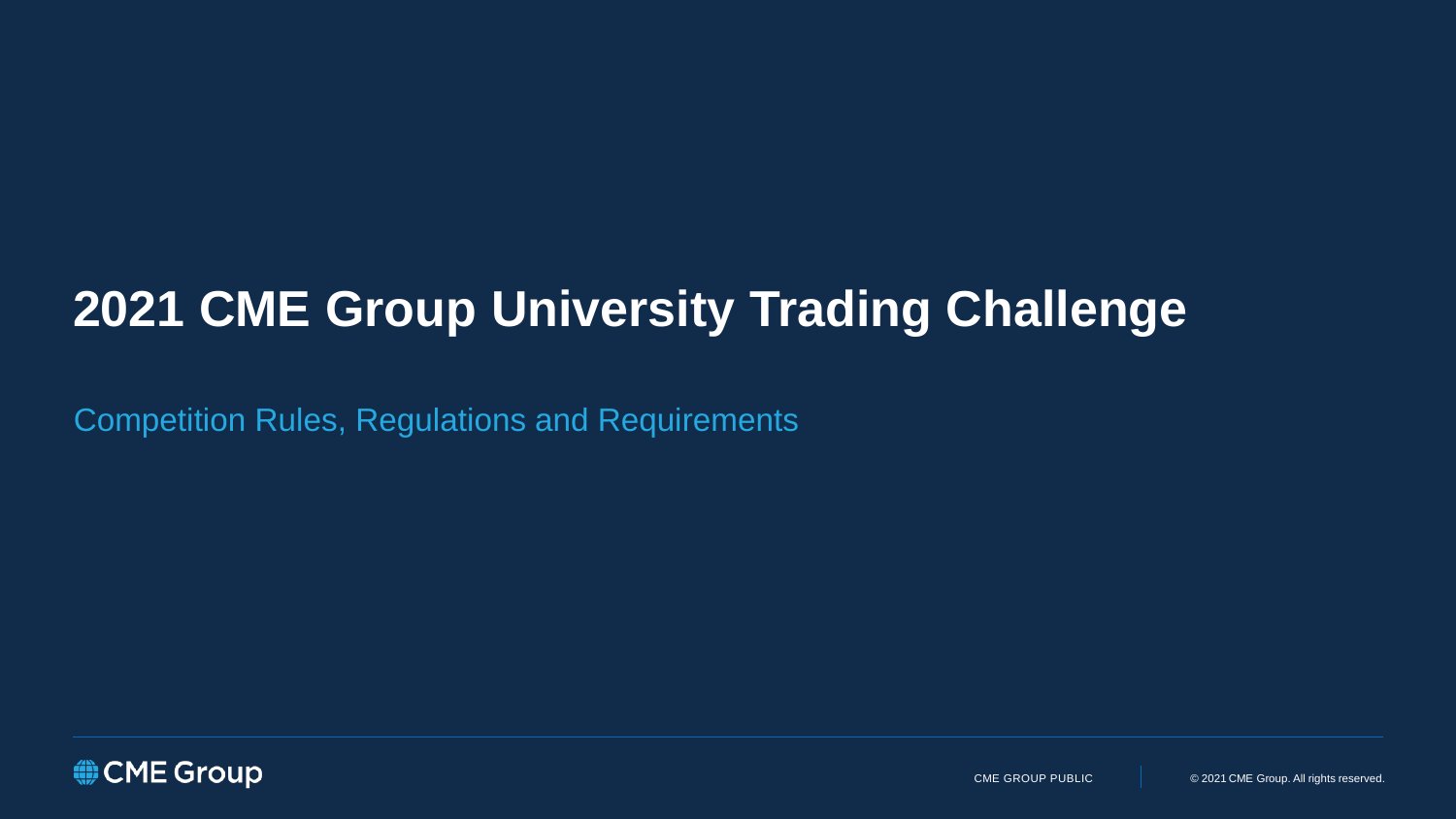The CME Group University Trading Challenge is a complimentary electronic trading competition that allows students to experience the excitement, energy and decision-making environment of real-time trading. Teams of undergraduate and graduate students are provided an opportunity to trade a variety of CME Group products from multiple asset classes in a simulated, professional trading platform provided by CQG.

Teams should refer to the website<https://cmegroup.com/events/university-trading-challenge> for updates and daily trading results during the competition.

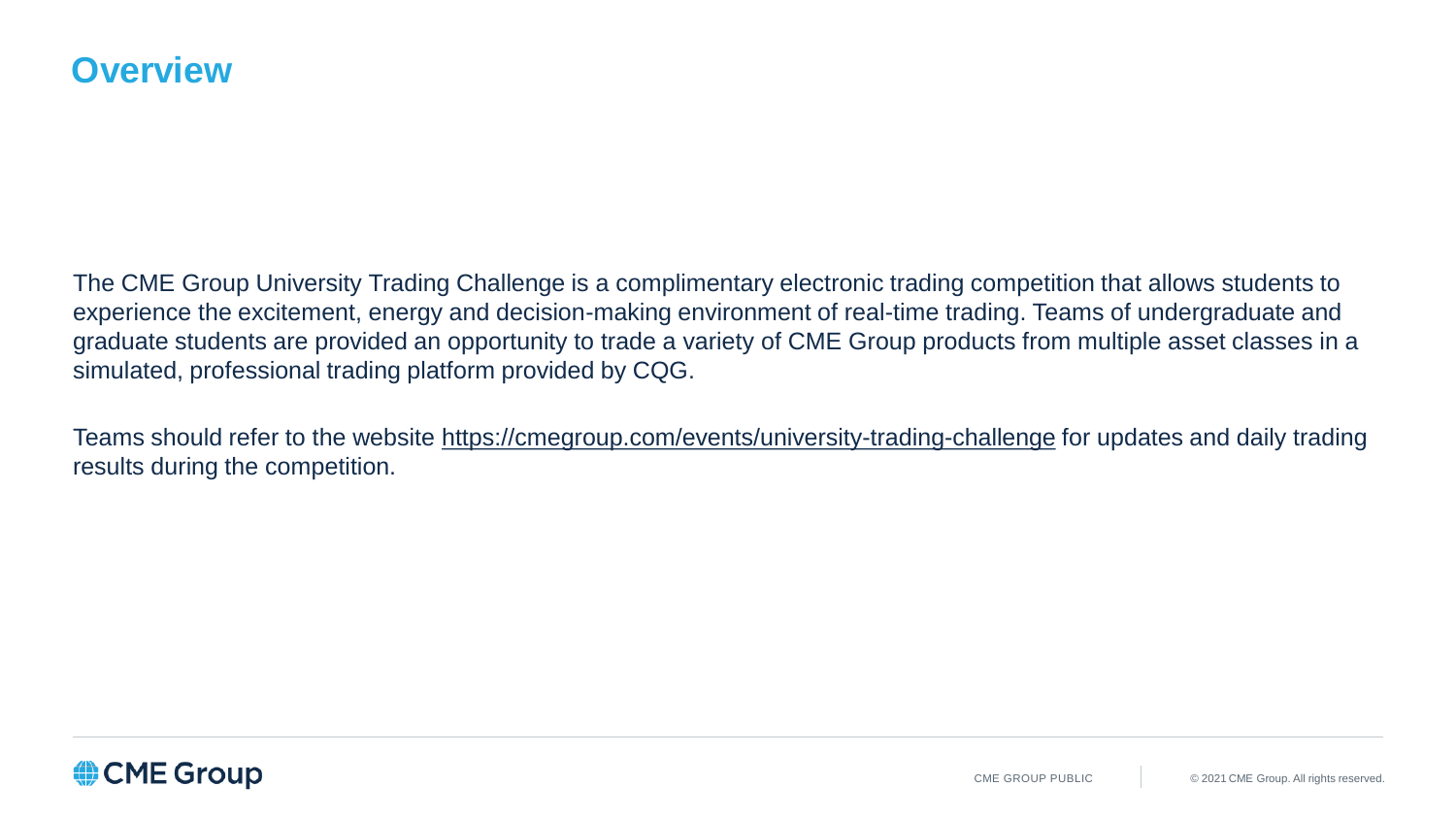## **Disclaimer**

Neither futures trading nor swaps trading are suitable for all investors, and each involves the risk of loss. Swaps trading should only be undertaken by investors who are Eligible Contract Participants (ECPs) within the meaning of Section 1a(18) of the Commodity Exchange Act. Futures and swaps each are leveraged investments and, because only a percentage of a contract's value is required to trade, it is possible to lose more than the amount of money deposited for either a futures or swaps position. Therefore, traders should only use funds that they can afford to lose without affecting their lifestyles and only a portion of those funds should be devoted to any one trade because traders cannot expect to profit on every trade.

CME Group, the Globe Logo, CME, Globex, E-Mini, CME Direct, CME DataMine and Chicago Mercantile Exchange are trademarks of Chicago Mercantile Exchange Inc. CBOT is a trademark of the Board of Trade of the City of Chicago, Inc. NYMEX is a trademark of New York Mercantile Exchange, Inc. COMEX is a trademark of Commodity Exchange, Inc. All other trademarks are the property of their respective owners.

The information within this communication has been compiled by CME Group for general purposes only. CME Group assumes no responsibility for any errors or omissions. Additionally, all examples in this communication are hypothetical situations, used for explanation purposes only, and should not be considered investment advice or the results of actual market experience. All matters pertaining to rules and specifications herein are made subject to and superseded by official CME, CBOT, NYMEX and COMEX rules. Current rules should be consulted in all cases concerning contract specifications.

Copyright © 2021 CME Group Inc. All rights reserved.

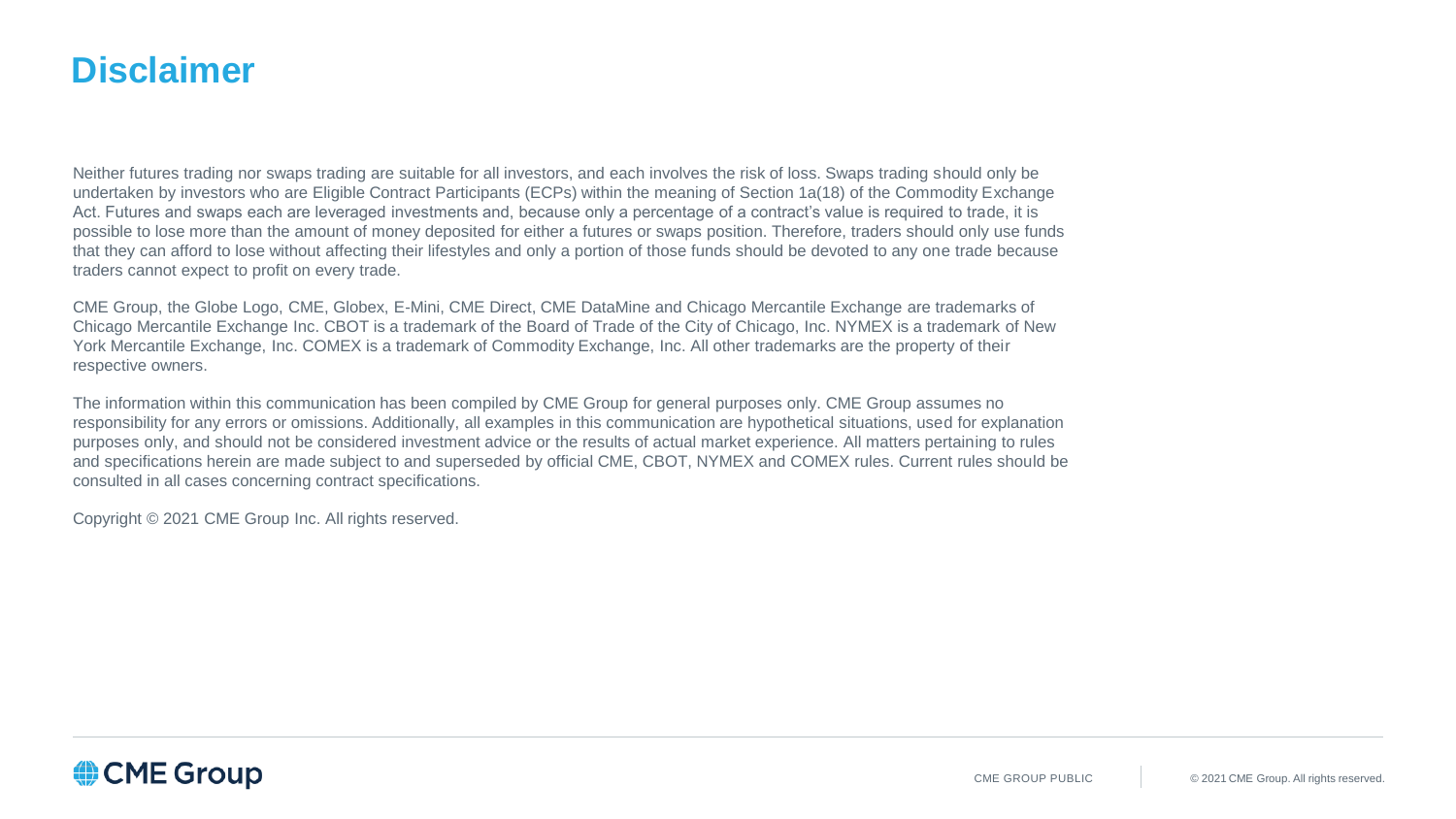## **Competition Eligibility**

- Each team is required to have three to five students from the same graduate level. Teams may not mix undergraduate and graduate students.
- All participants must be enrolled at an accredited college or university identified by the team lead in the registration form throughout the duration of the competition. Recent graduates are not eligible to participate.
- Creating a team of students from different colleges or universities is not permitted.
- Faculty Advisors are highly recommended to oversee each school's participation. Faculty advisors are not permitted to participate as a member of the team and are ineligible to receive a prize if their team is a winner.

NOTE: If it is discovered at any time before, during or after the competition that a team/individual does not meet ALL of the requirements listed above, that team/individual will be immediately disqualified and will forfeit any prizes.

*Disclaimer: Eligibility to receive competition prizes is only open to residents in the United States (US), Canada (CA) excluding Quebec, United Kingdom (UK), Germany (DE), Netherlands (NL), Switzerland (CH), Republic of Korea (KR), Taiwan (TW), and Japan (JP).*

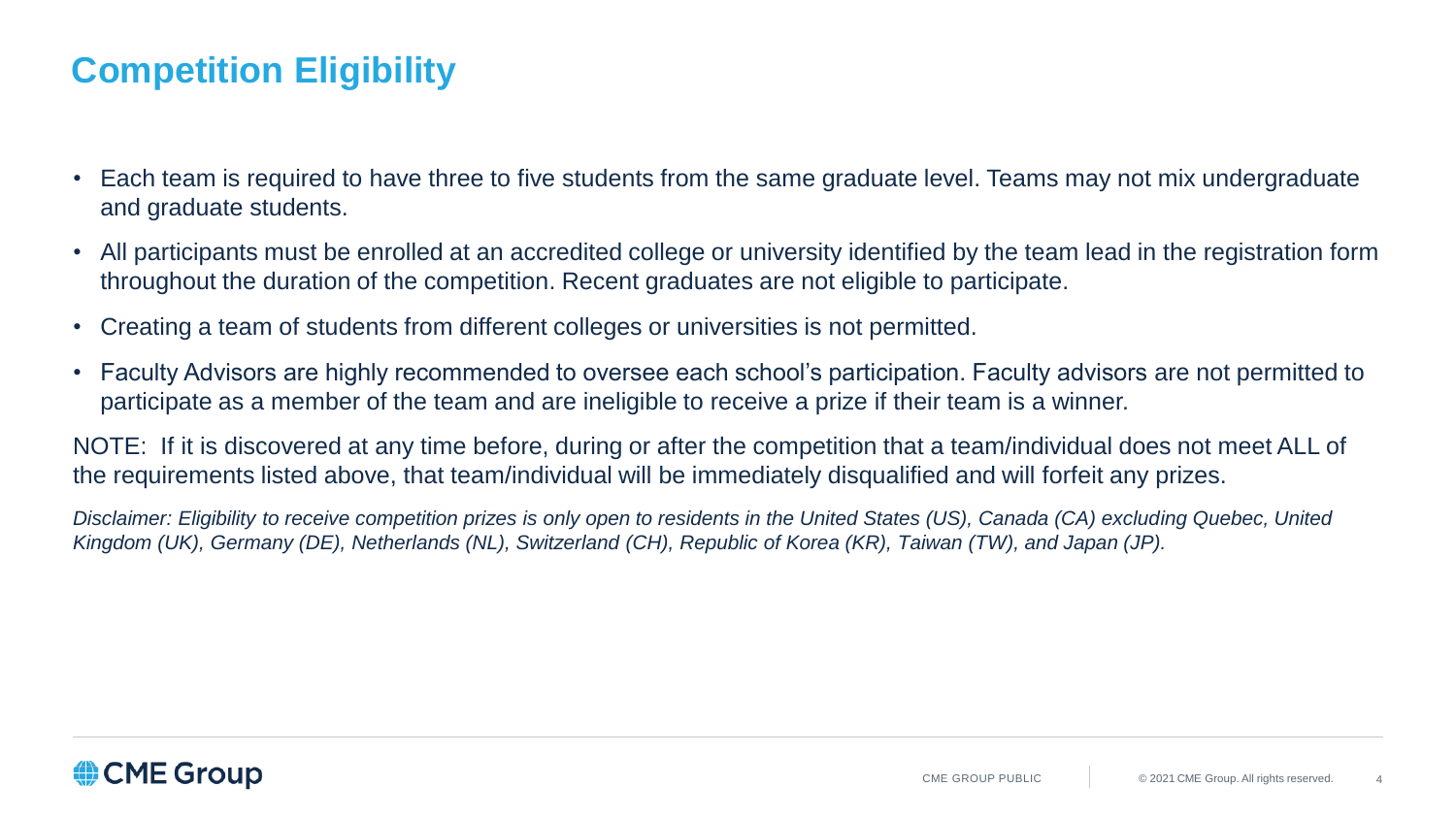## **Registration**

During the registration process, the faculty advisor or student leader is required to acknowledge that their entire team and its individual registrants are currently enrolled students. CME Group reserves the right to request official student enrollment verification at any time before, during or after the competition.

Teams will be confirmed as registered on a first-come, first-served basis. The team lead will receive an e-mail confirmation after their team has successfully registered.

PLEASE NOTE: All pertinent information will be communicated via e-mail to the e-mail address provided by the team lead or faculty advisor at registration. It is the team leader's responsibility to make sure all members are adequately updated.

[Teams can register at https://www.cmegroup.com/events/university-trading](https://www.cmegroup.com/events/university-trading-challenge/registration.html)challenge/registration.html

- Pre-registration (via Faculty Advisor) opens **Monday, August 23** at 9:00 a.m. CT
- Registration for general student population opens **Wednesday, September 8** at 9:00 a.m. CT
- Registration for the competition closes on **Thursday, September 30** at 5:00 p.m. CT

#### CME Group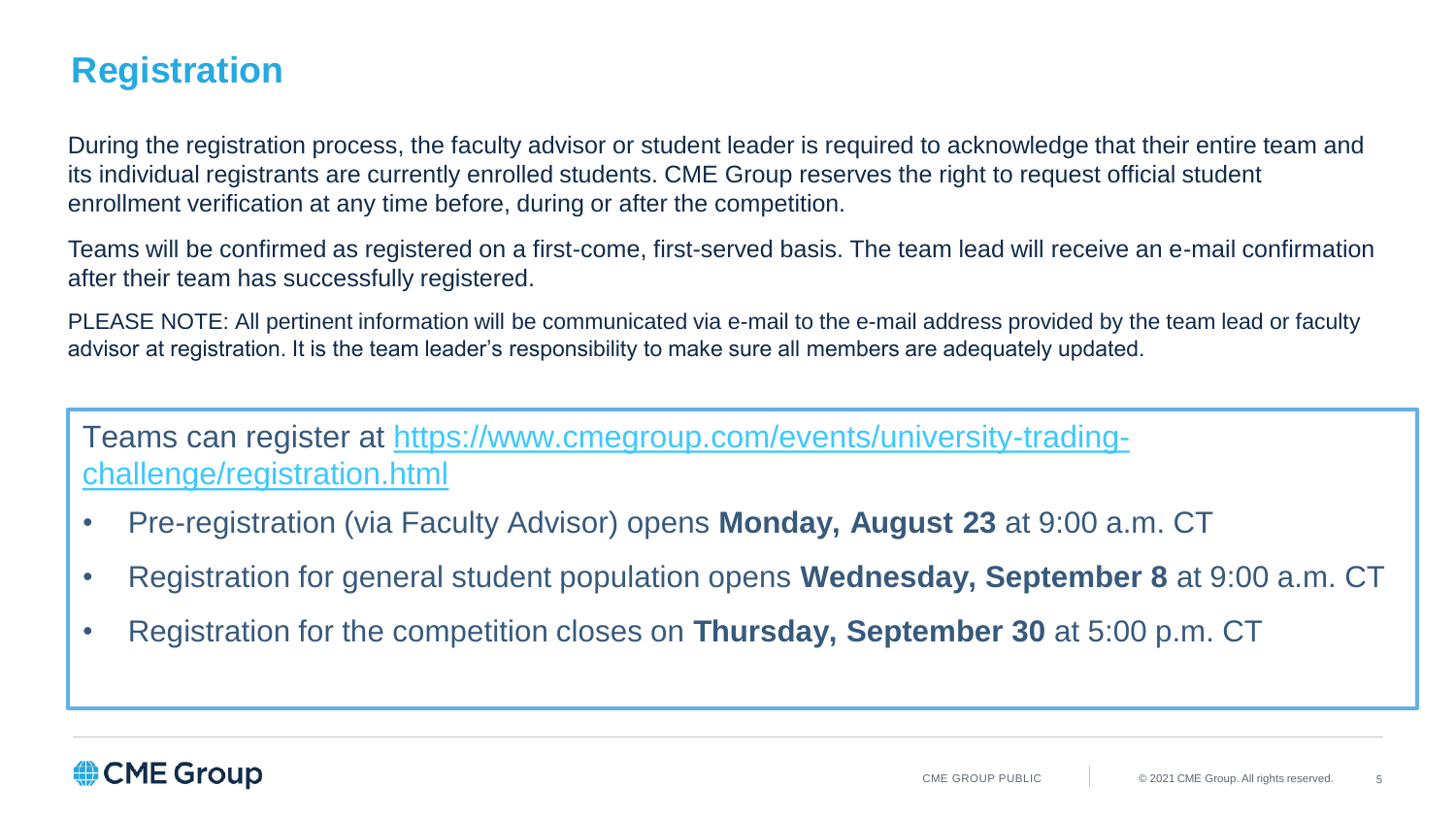# **Competition Dates**

**Trading hours vary per contract. Please refer to contract specifications for open and closing times.** 

#### **PRACTICE / REGISTRATION PERIOD**

- Teams will be given a trading login after their registration has been confirmed so that they can become familiar with the CQG software. All account balances will reset before the live competition begins.
- All teams and individuals are required to login to the software before the live competition begins.

#### **LIVE COMPETITION**

- Begins Sunday, October 3 at 5:00 p.m. CT
- Concludes Friday, October 29 at 4:00 p.m. CT

The top five \*eligible teams receive a cash prize and are determined by the final account balance at the conclusion of *trading. All open contract commissions and penalties will be calculated and applied to determine final balance. Eligibility to receive competition prizes is only open to residents in the United States (US), Canada (CA) excluding Quebec, United Kingdom (UK), Germany (DE), Netherlands (NL), Switzerland (CH), Republic of Korea (KR), Taiwan (TW), and Japan (JP).*

## CME Group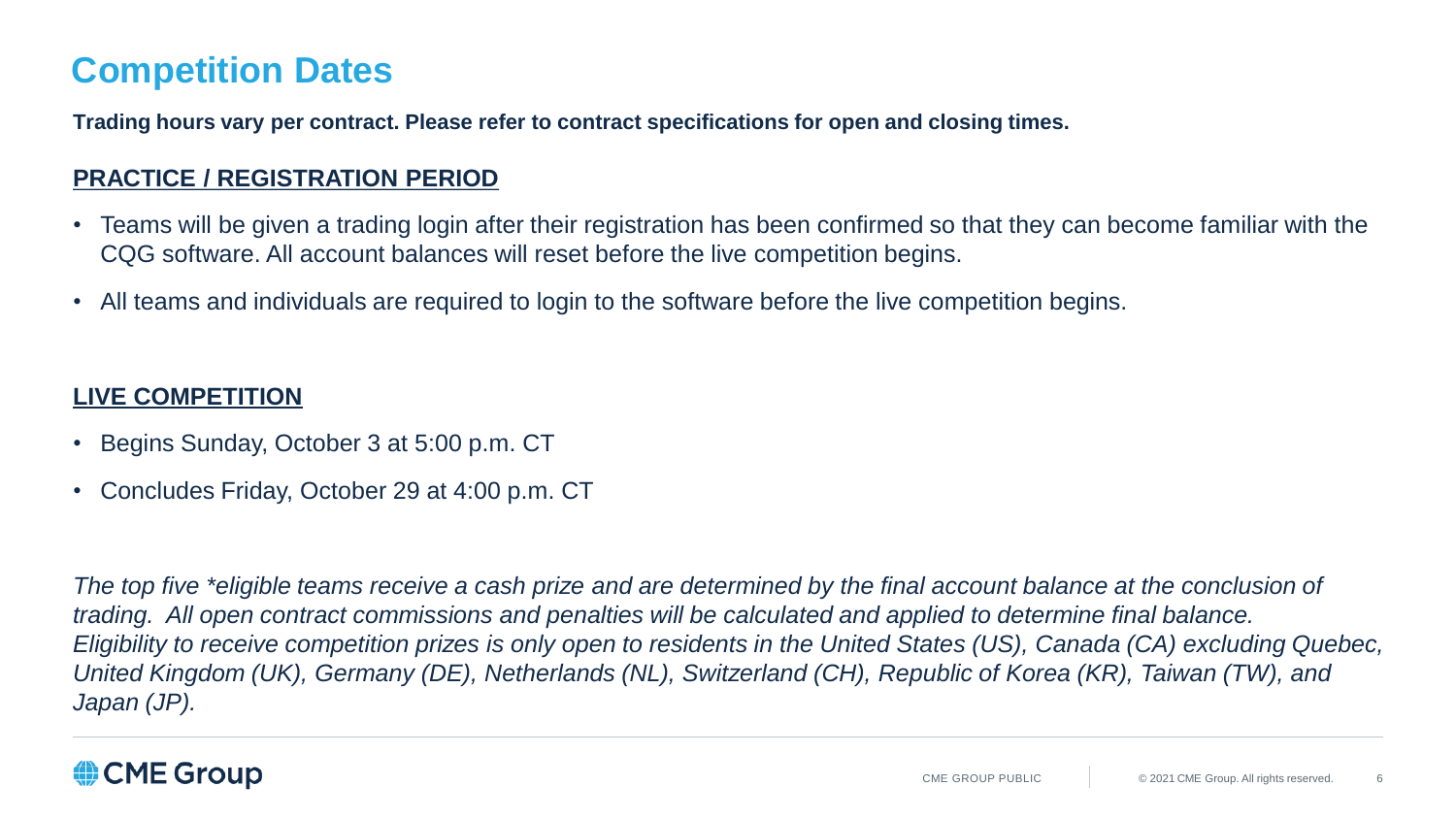## **Competition Contracts**

Teams will be able to trade all the supported CME Group futures products through CME Globex on CQG's trading applications during the competition.

CME Globex is an open access marketplace that allows you to directly enter your own trades and participate in the trading process, including viewing the book of orders and real-time price data. To access CME Globex, participants will use CQG's CME Group certified trading applications and connectivity.

Competition products are not limited to specific contract months. Teams are responsible to be aware of first notice day and expiration days. **View our product and expiration browser [here.](https://www.cmegroup.com/tools-information/quikstrike/product-expiration-browser-metals.html)** Teams are penalized \$1,000 for each contract not liquidated by expiration. All profits for these trades are expunged.

#### **View the CME Group product slate here: <https://www.cmegroup.com/markets/products.html>**

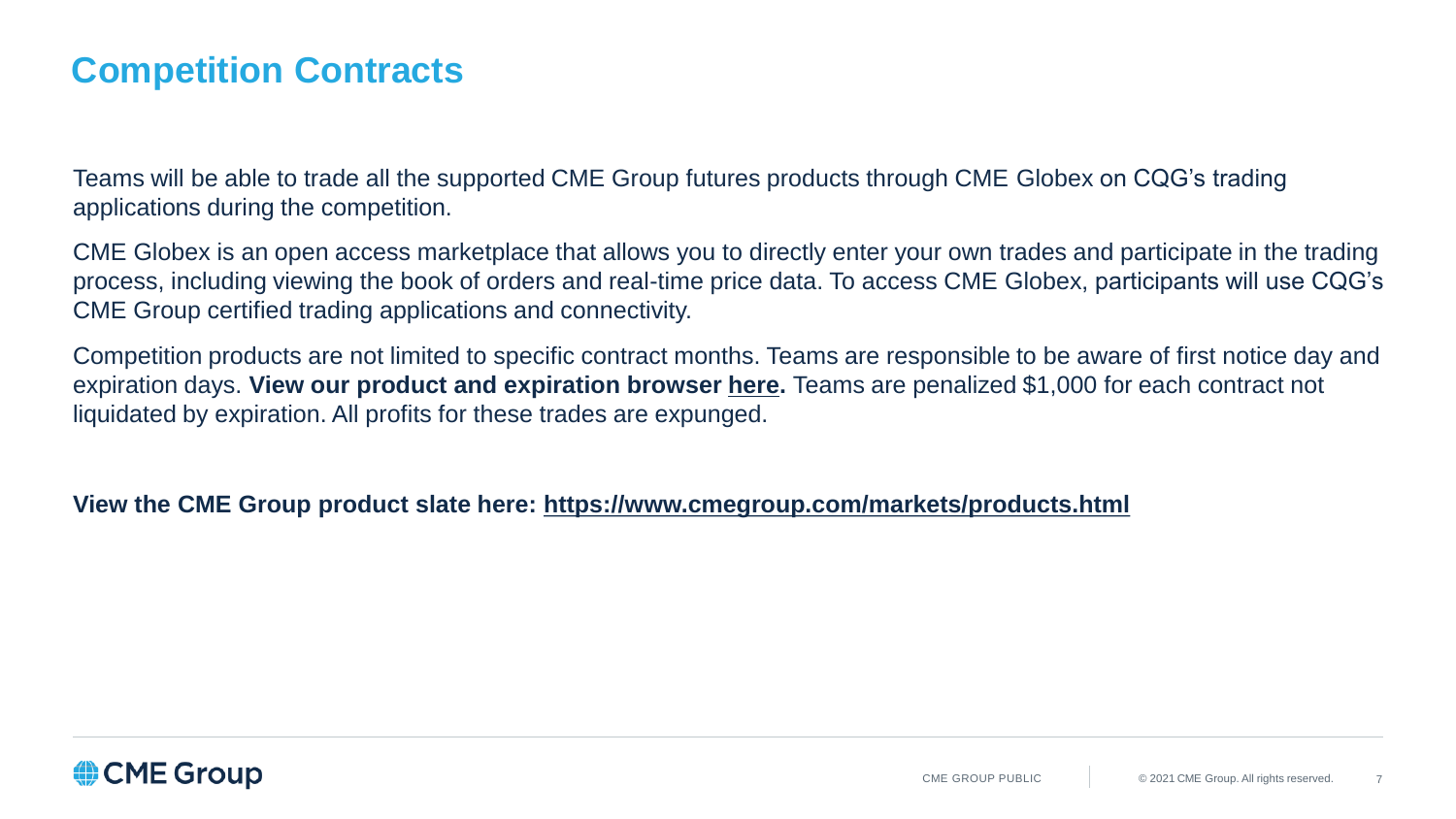## **CQG Software**

Teams will be able to use the CQG Integrated Client, CQG Mobile and CQG Desktop trading platforms to execute trades on the CME Globex platform. CQG will provide access to the technical analysis and trading software as well as training before the competition begins. The CQG help line is open 24 hours a day.

Each team will receive:

- A shared system login for CQG Integrated Client
- A live trading login for every member of the team for use on ALL applications

NOTE: Only one team member can be logged into CQG Integrated Client at a time. All remaining team members can simultaneously use CQG Mobile and CQG Desktop in either mobile mode or desktop mode to execute trades. Your live trading login will be the same for both CQG IC, CQG Mobile and CQG Desktop. CQG IC will still require a system login.

| <b>Software</b>              |                           |                                                                                                                                                 |
|------------------------------|---------------------------|-------------------------------------------------------------------------------------------------------------------------------------------------|
| <b>CQG Integrated Client</b> | <b>DOWNLOAD</b>           | All teams will need to be in the LIVE TRADING SIMULATOR for your trades to<br>count. Please CLICK HERE to prepare your system for live trading. |
| <b>CQG Desktop</b>           | <b>ACCESS VIA BROWSER</b> | All team members need to make sure they are logged in through DEMO MODE for<br>trades to count.                                                 |
| CQG Mobile for iPhone        | <b>DOWNLOAD</b>           | All team members need to make sure they are logged in through LIVE MODE for<br>trades to count.                                                 |
| CQG Mobile for Android       | <b>DOWNLOAD</b>           | All team members need to make sure they are logged in through LIVE MODE for<br>trades to count.                                                 |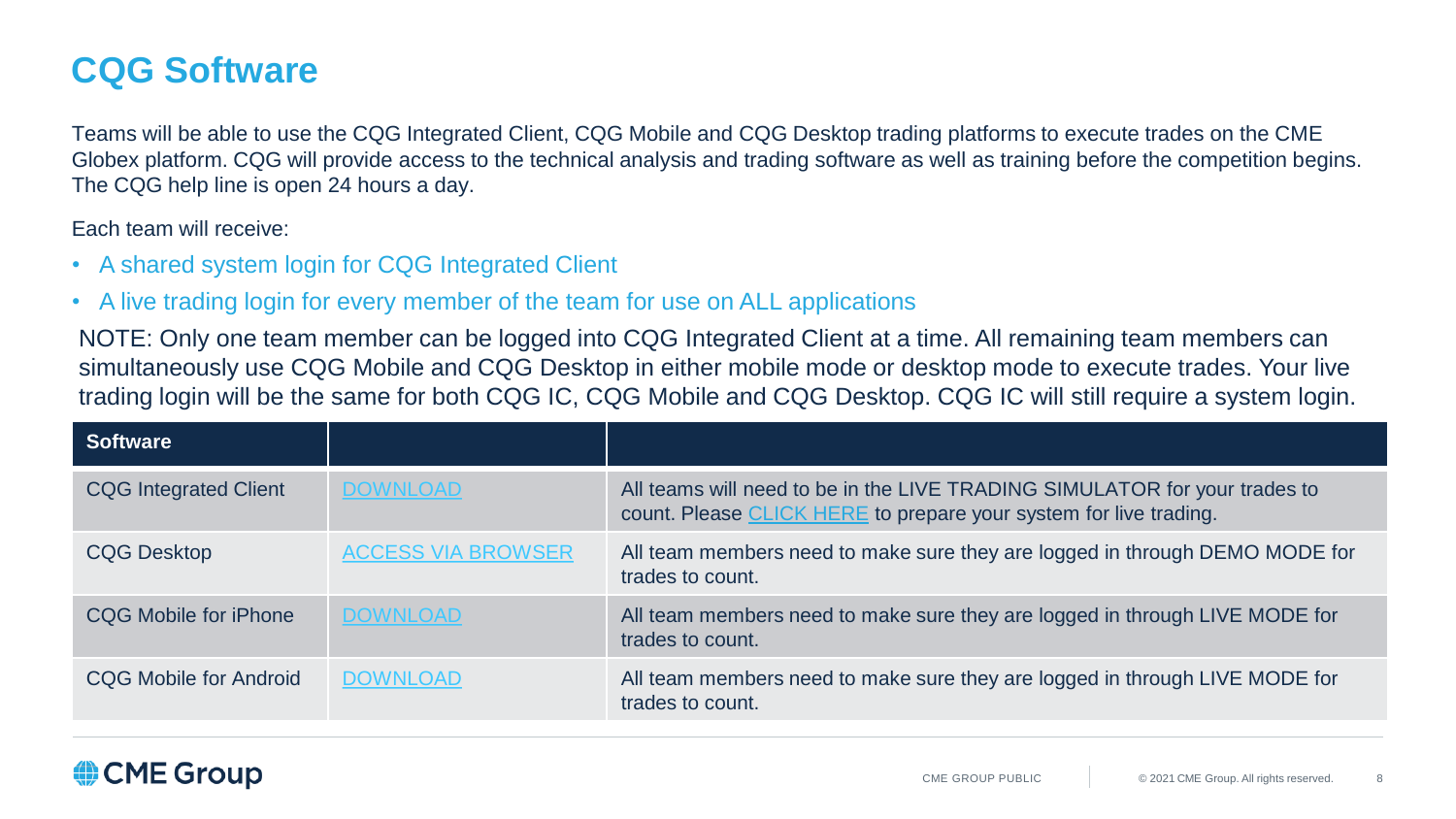# **General Rules for Trading**

- Beginning account balances: \$500,000
- Teams are required to execute at least 10 contracts per day in one competition product or a combination of the competition products. Daily required minimum is 10 contracts, can be an entry (long or short) or an exit. It can also be any combination of 10 contracts which can result in open positions. Note: this means team volume traded each day must be a minimum of 10 contracts. If a spread trade is made in one of the exchange traded spreads, volume is the number of those spread contracts traded.
- We are accepting calendar spread trading when the spread is an exchange traded spread. Syntax for the spreads are symbols followed by S1 for calendar spreads and W1 for reverse calendar spreads followed by the first month of the spread. For Example: CLES1V20 is buying the October Crude Oil Futures contract and selling the November Crude Oil Futures contract. Calendar spreads always buy the front month and sell the back month. The calendar spread symbols are CLES1, NGES1, GCES1, ZCES1, ZSES1, GLES1, MPOS1. Reverse calendar spreads always sell the front month and buy the back months. The reverse calendar spreads symbols are EPW1 and EU6W1.The system will automatically offset the margin on the position. All accounts should maintain proper margin at all times. Margin rates may fluctuate during the competition. Rates are available at [CME Group's Performance Bonds/Margins FAQ.](https://www.cmegroup.com/clearing/cme-clearing-overview/performance-bonds.html?mkt_tok=3RkMMJWWfF9wsRomrfCcI63Em2iQPJWpsrB0B/DC18kX3RUmK76dfkz6htBZF5s8TM3DUlNJXrhR4UEBSbM=) Margins are also available on CQG Integrated Client (under the more button click on CSpec). Note: if a spread is "legged" the position will be margined as if it was two separate positions.
- The number of contracts traded is limited to the margin requirements posted in the rules.
- A commission of \$2.50 is charged per traded contract per side.
- If a team loses 20% of its available account balance in one day, the account is locked for the remainder of the trading day.
- All accounts should maintain proper margin at all times. Margin rates may fluctuate during the competition. Rates are available at <http://www.cmegroup.com/clearing/cme-clearing-overview/performance-bonds.html>
- If a team's available balance drops below the required margin level, only orders that reduce or exit a position will be accepted.
- Algorithmic trading is not permitted.

PLEASE NOTE: Any errors, omissions, or discrepancies in competition related materials and team trading activity that occur before, during or after the competition are subject to resolution by CME Group and CQG only. No exceptions.

## CME Group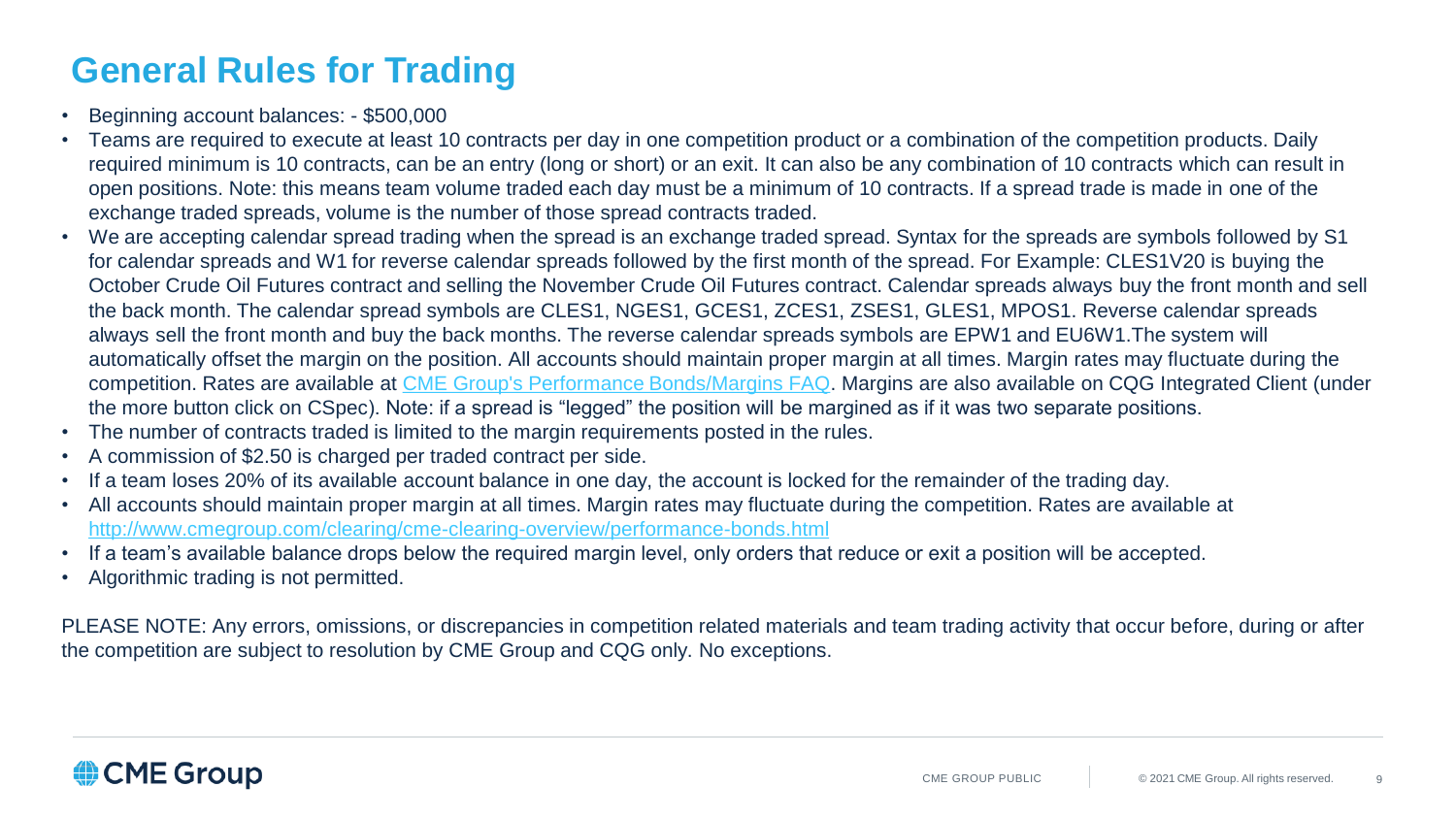## **Penalties**

- Teams are penalized **\$1,000 per trading day** for every day they execute less than 10 contracts.
- Teams are penalized **\$1,000 for each contract** not liquidated by expiration. All profits for these trades are expunged.
- Teams are penalized for any open contracts at the end of the challenge **\$1,000 per contract plus commission expenses** on the open contracts. Any gains will be removed and losing trades will be closed out at settlement price to determine the final account balance.

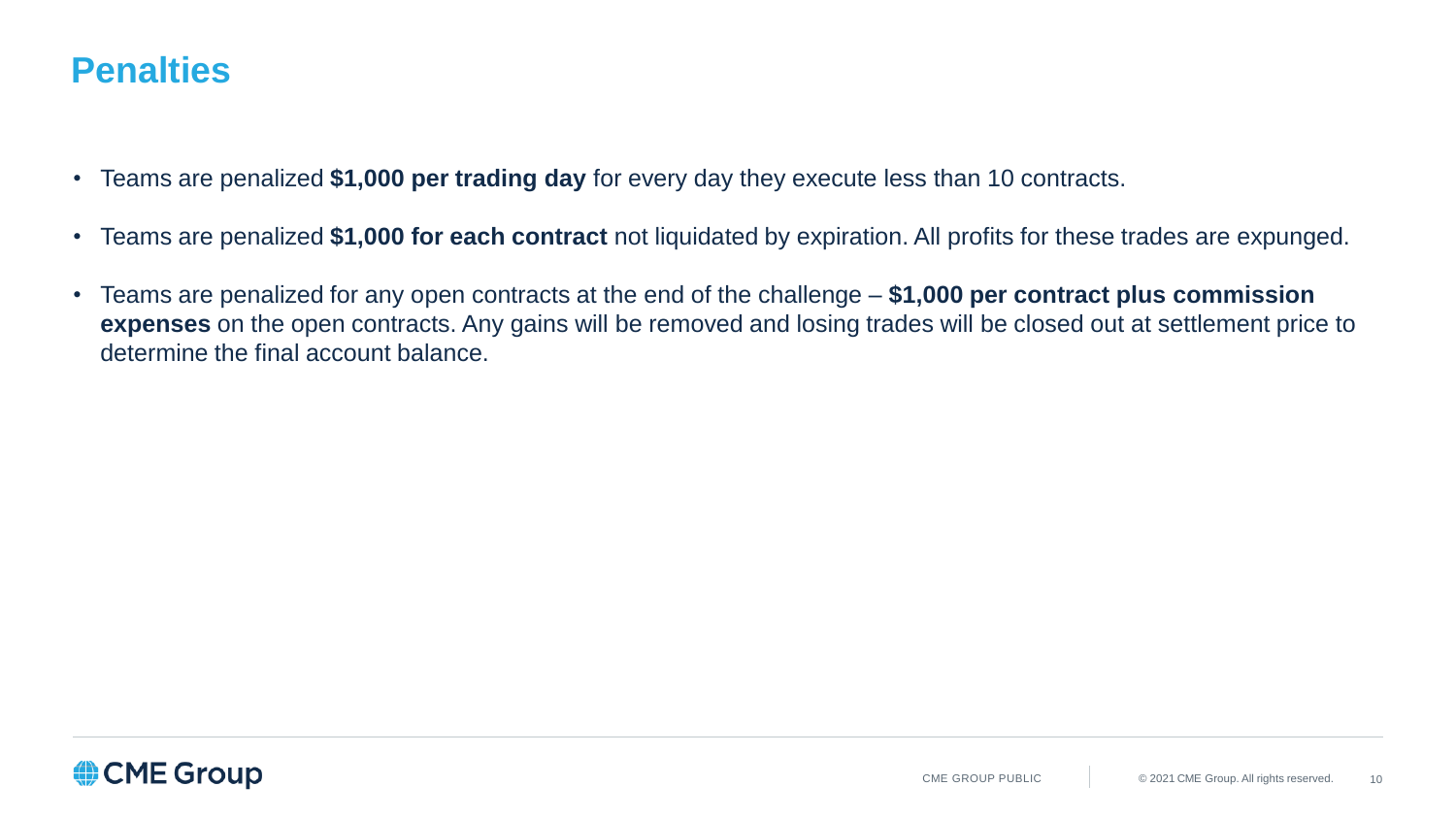## **Prizes**

The competition is open to all eligible students, there are only restrictions to receive a cash prize. Eligibility to receive competition prizes is only open to residents in the United States (US), Canada (CA) excluding Quebec, United Kingdom (UK), Germany (DE), Netherlands (NL), Switzerland (CH), Republic of Korea (KR), Taiwan (TW), and Japan (JP).

The top five eligible teams, determined by the final account balance at the conclusion of the live competition, receive a cash prize. All cash prizes are distributed to all confirmed team members. Each registered team member will receive their own check with their prize money noted below. No lump sums will be awarded to the team lead or other team member. Please note, only team members that were confirmed at the start of the live competition are eligible for the prize.

| <b>First Place Team:</b>  | \$2,000 per student |
|---------------------------|---------------------|
| <b>Second Place Team:</b> | \$1,500 per student |
| <b>Third Place Team:</b>  | \$1,000 per student |
| <b>Fourth Place Team:</b> | \$750 per student   |
| <b>Fifth Place Team:</b>  | \$500 per student   |

All members of a team receiving a cash prize will be required to fill out an individual W-9 or W-8 form and submit an unofficial transcript to claim their prize.

### **● CME Group**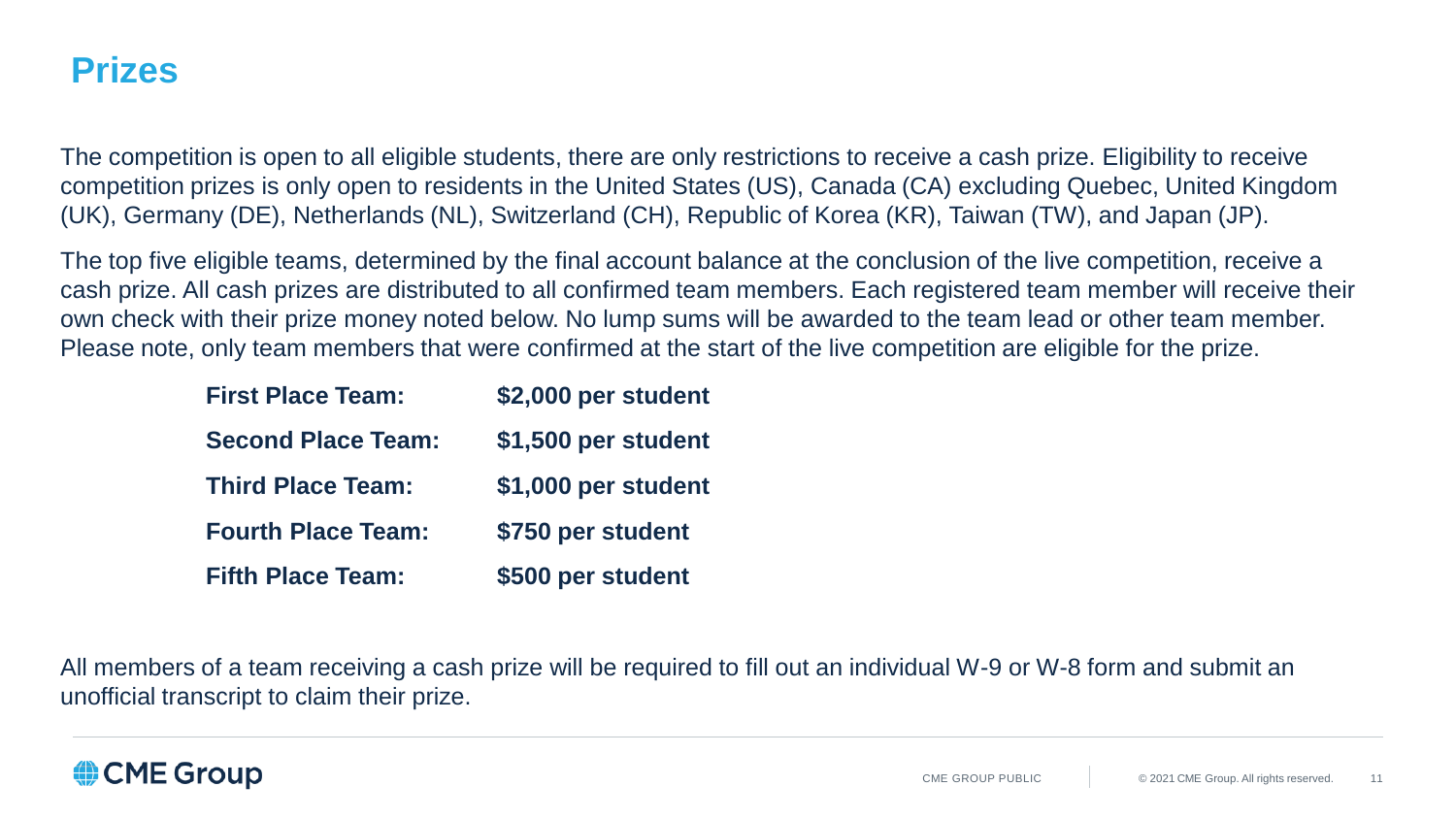# **Challenge Specific Definitions**

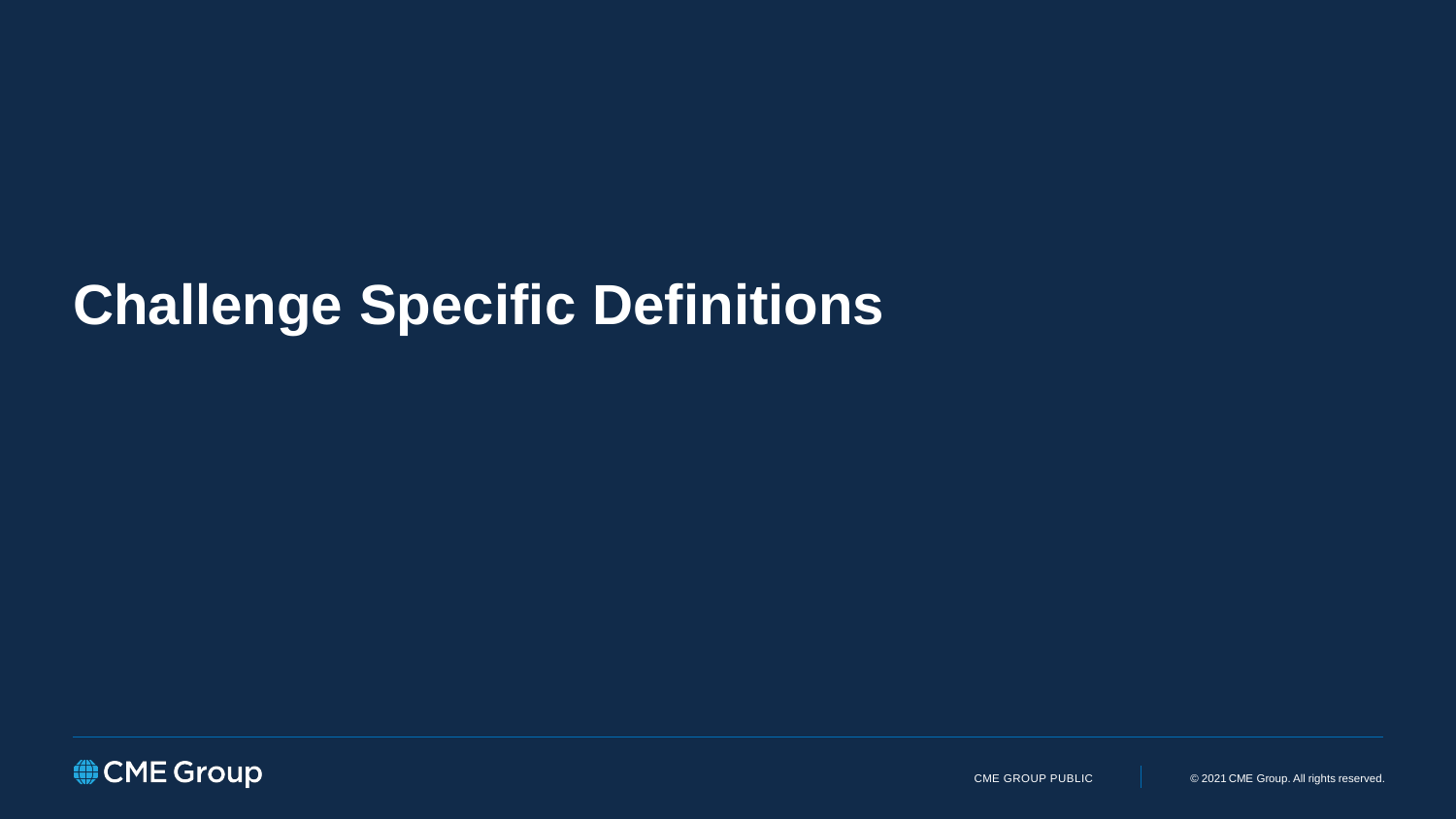- **Trade** Teams are required to execute at least 10 contracts per day in one competition product or a combination of the competition products. Daily required minimum is 10 contracts, can be an entry (long or short) or an exit. It can also be any combination of 10 contracts which can result in open positions. Teams are penalized \$1,000 per trading day for every day they execute less than 10 contracts. Note: this means team volume traded each day must be a minimum of 10 contracts.
- **Open equity** the unrealized gain or loss of an open position.
- **Marked to market**  Calculating the total equity or open equity based on the most recent day's settlement price. The settlement price is not the last trade of day.
- **Daily account value**  based on the closed trades at the end of the day and does not reflect open trade equity of positions.
- **Commission** \$2.50 per contract side (= \$5.00 per trade). When trading the required ten contracts per day the account will be charged a minimum of \$25.00 commission per day.

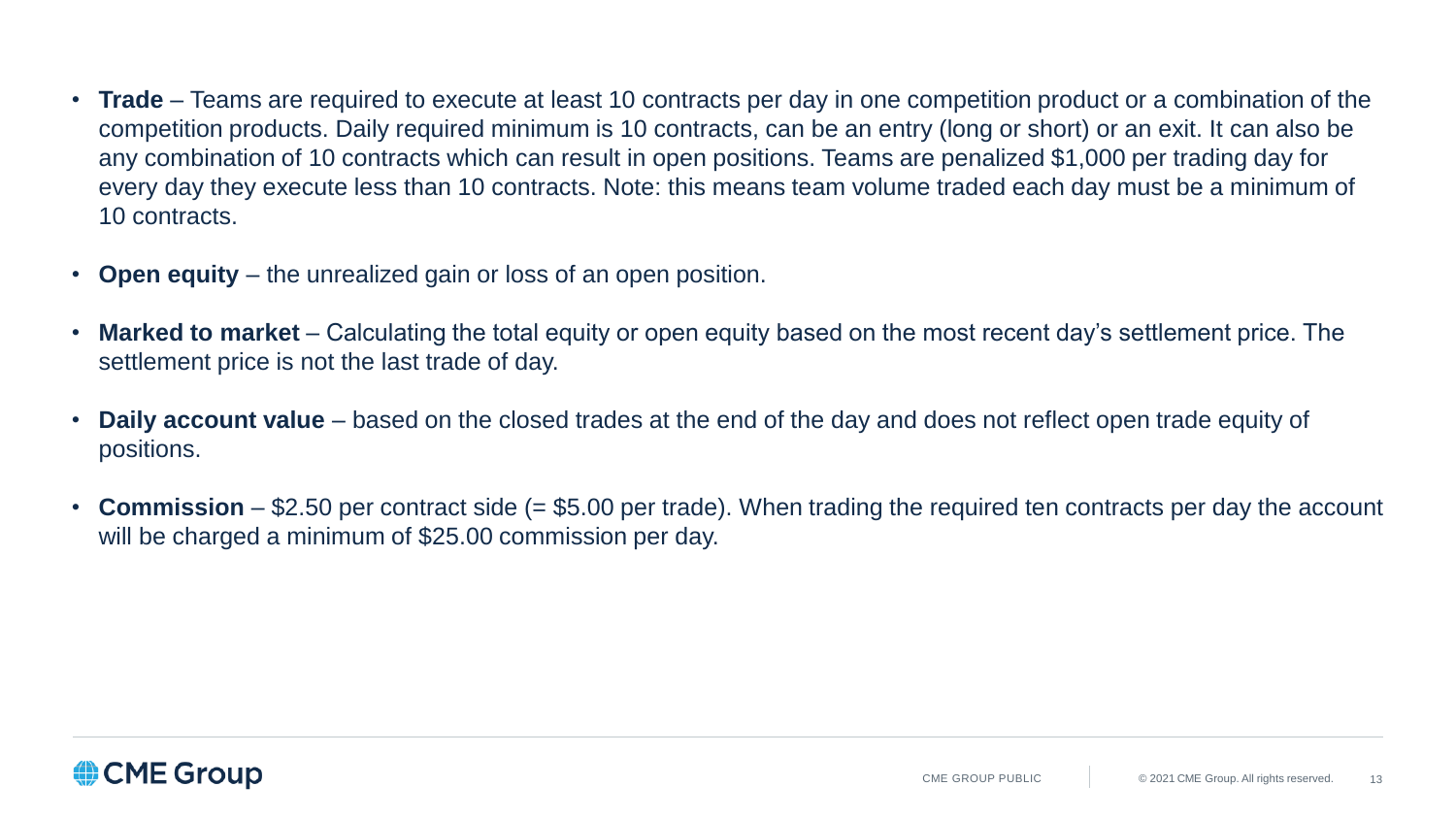## **Profit and Loss**

Profit / Loss Calculation Example:

If you buy 10 lots of NYMEX Crude Oil at \$94.43 and liquidate the position by selling 10 at \$95.27, you have made \$0.84 (points) on 10 lots. The price per tick for NYMEX Crude Oil is \$10.00. The following procedure provides an elementary example of calculating profit or loss.

\* Refer to the Contract Specifications page for calculation details.

\*\* Always use the decimal point in the calculation.

Step 1: Calculate Point Difference Sell Price (95.27) – Buy Price (94.43) = Point Difference (.84)

Step 2: Calculate Profit/Loss Point Difference (.84) \* Contract Size (1,000 ) \* # of Contracts (10)= Profit/Loss (8,400)

Profit of \$8,400.00

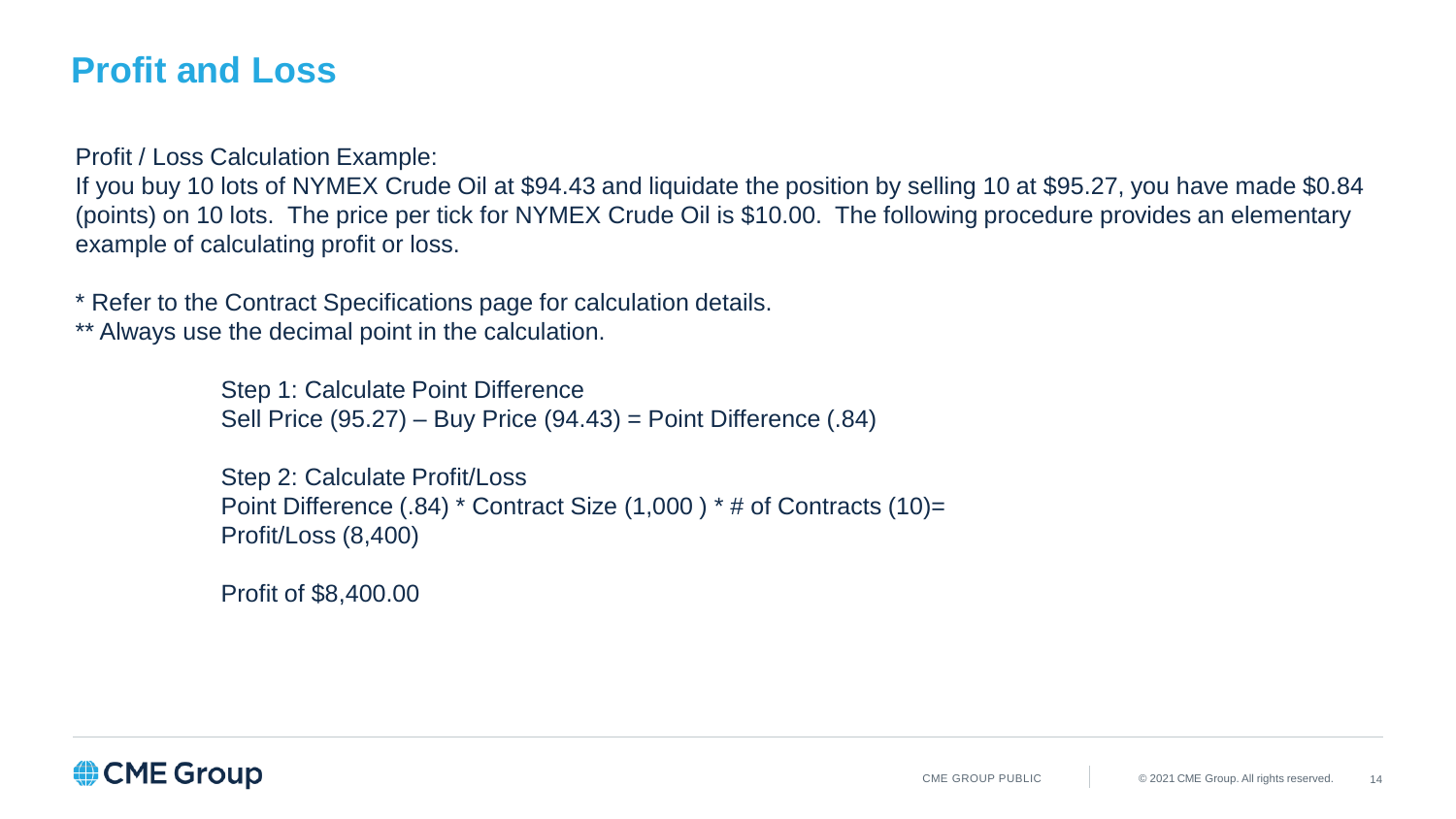## **Buying and Selling**

If you buy to initiate a position, your account is "long." If you sell to initiate a position, your account is "short."

If you are long 10 lots of April Crude Oil, you can sell 10 lots of April Crude Oil to liquidate the position and become "flat". You can also increase your position or reverse and go short 10 contracts by selling 20.

Open positions are marked to market (the most recent day's settlement price). You do not realize a profit or loss until you liquidate your position. Note: Net change in CQG is calculated from last trade not settlement by default.

To calculate your profit or loss, you should use the criteria specific for each commodity. All executions should be manually recorded and checked daily against the CQG trade log.

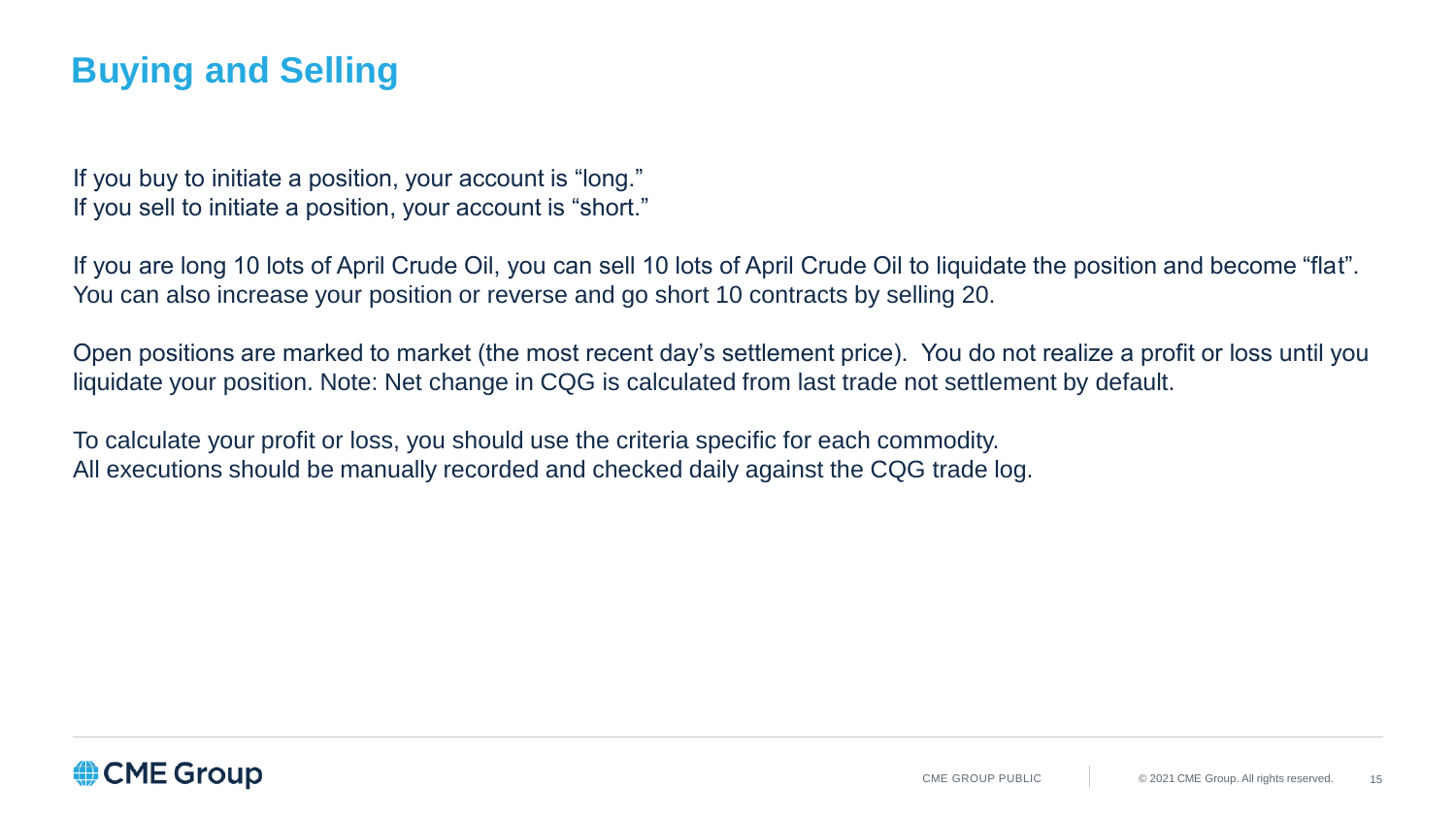## **Order Types**

- **Market Order (MKT)** The order is submitted without a price. A Market order is executed immediately at the current bid or offer.
	- Buy orders are executed at best offer, sell orders are executed at best bid.
- **Limit Order**  The order is submitted with a specific price limit or better. You will be filled at the stated price limit.
	- Buy Limit orders should be entered below the current market.
	- Sell Limit orders should be entered above the current market.
- **Stop Order** (X) A Stop order is a resting order used to initiate or offset a position at a specific price level, however the order may not be filled at the exact price selected.

A Stop order becomes a Market order when the market reaches the stated price level and are executed at the best bid for sales and the best offer for buys at that time.

- Sell Stop orders should be entered below the current market.
- Buy Stop orders should be entered above the current market.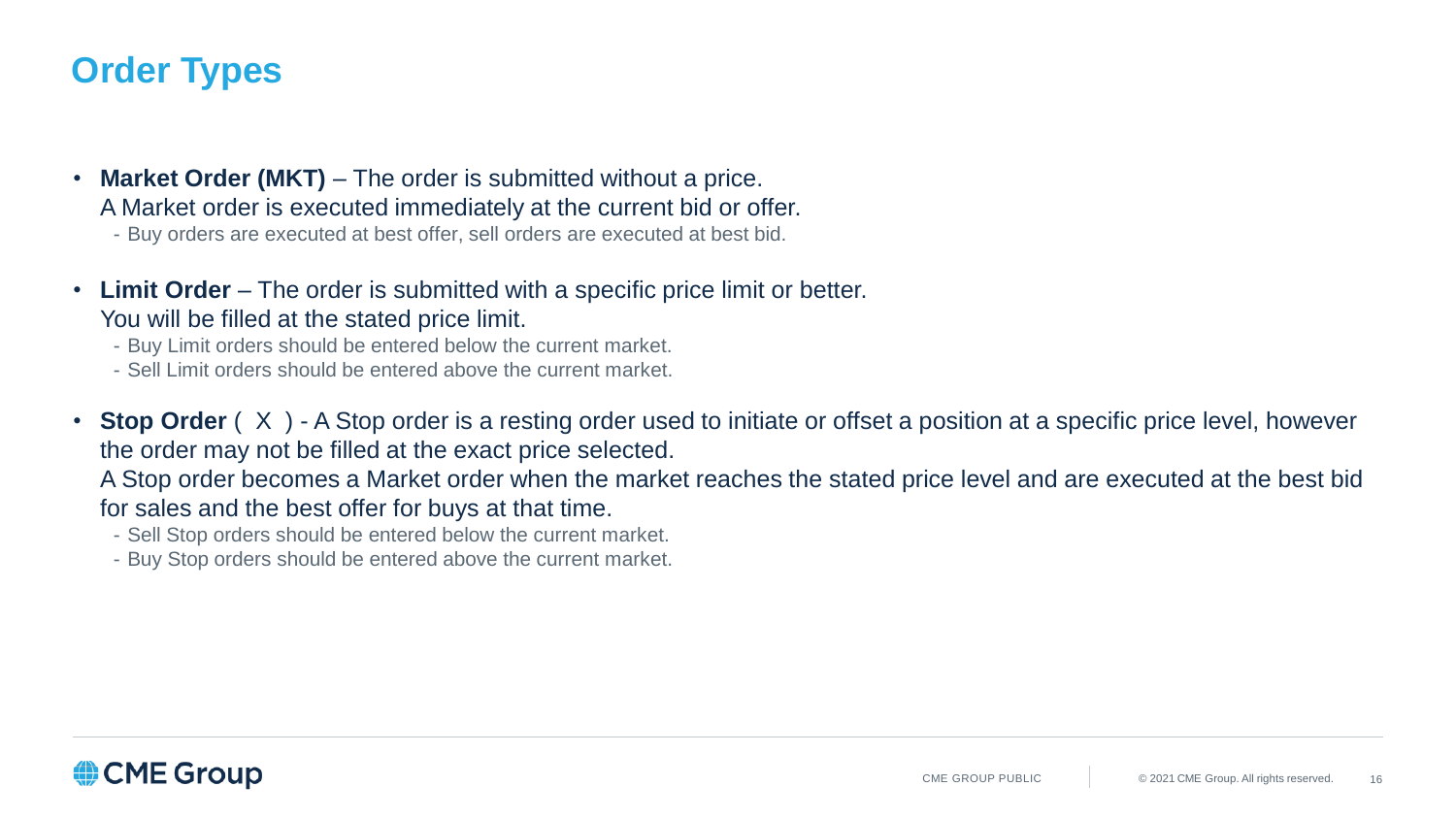## **How are your orders filled?**

- Market orders are filled immediately at the best bid for sales or the best offer for buys.
- Limit orders are filled when the market trades at the limit price.
- Stop orders become market orders and are filled when the market trades at the stop price.

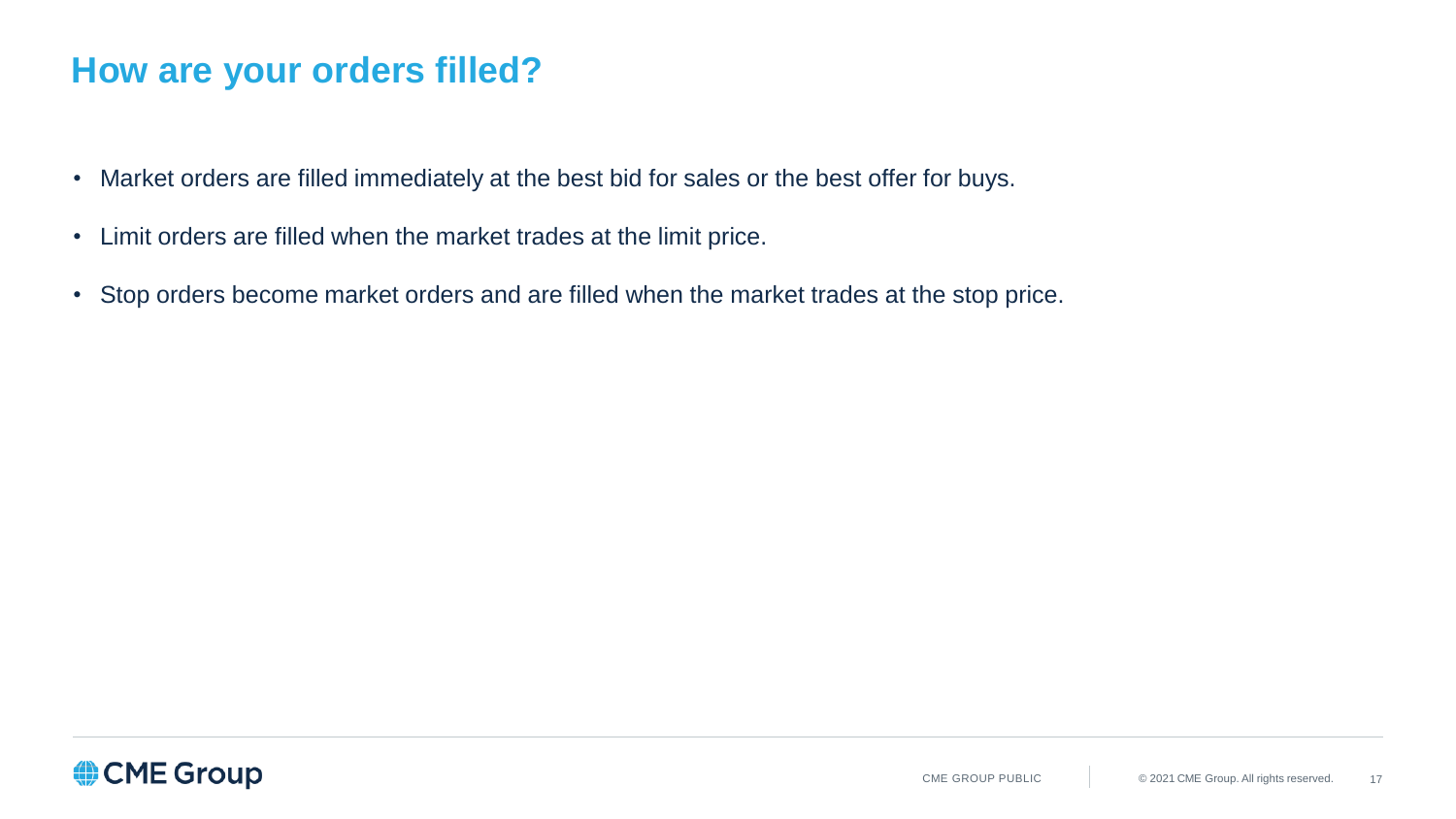## **Contact Information**

For specific questions related to the electronic trading platform and challenge specifications, contact:

**CQG Support E-mail: [TradingChallenge@cqg.com](mailto:TradingChallenge@cqg.com) Phone: [CQG Help Desk](http://www.cqg.com/about-cqg/contact-us)**

For general challenge inquiries and questions related to registration, or to be included in our email distributions, contact:

**CME Group Trading Challenge Team**

**E-mail: [trading.challenge@cmegroup.com](mailto:trading.challenge@cmegroup.com)**

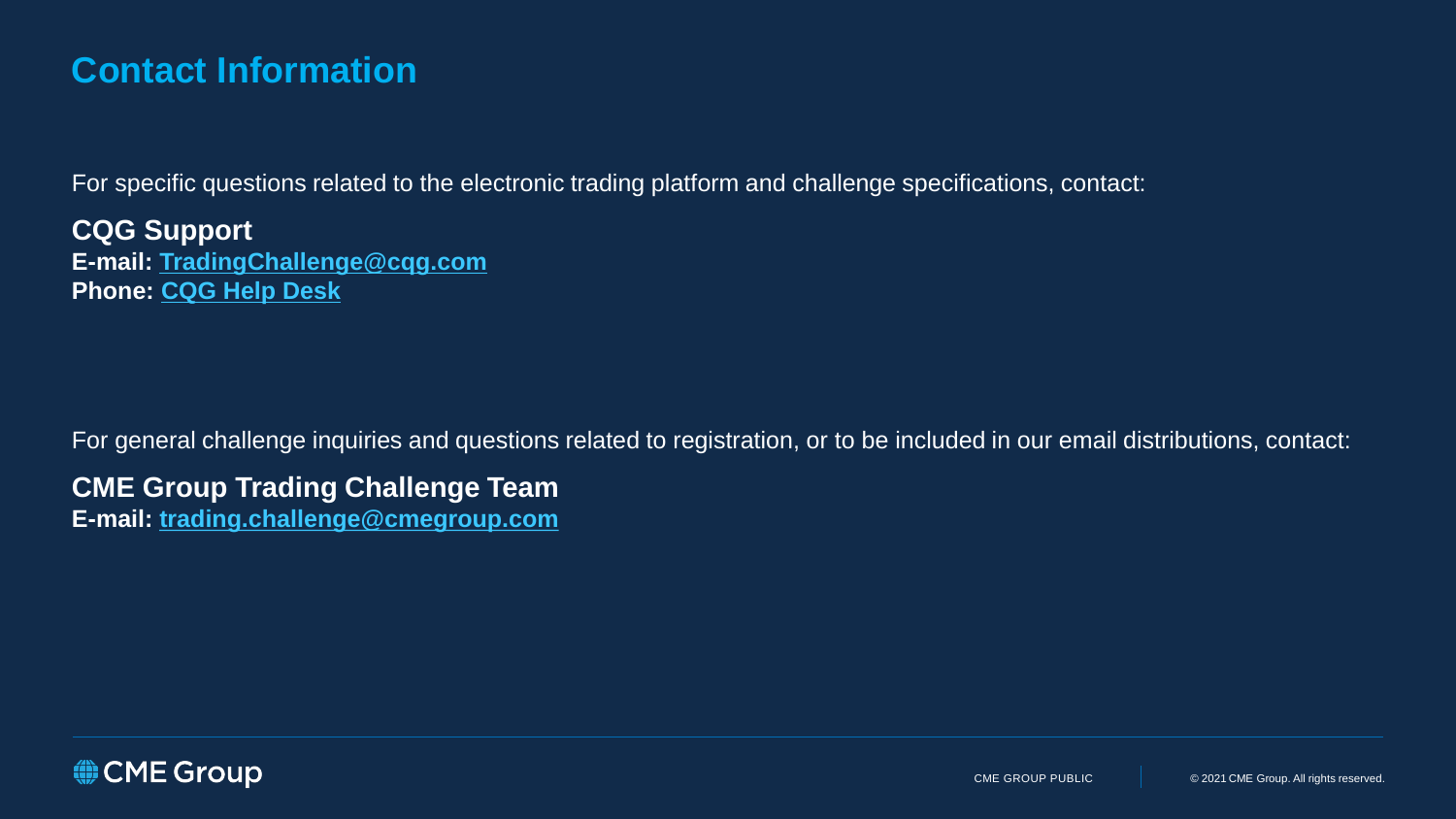## **Additional Resources**

#### **[CME Group Glossary](http://www.cmegroup.com/education/glossary.html)**

**[CME Group Tools & Resources](https://www.cmegroup.com/tools-information/)**

**[CME Group Electronic Trading](http://www.cmegroup.com/globex/)**

**[CME Group University Trading Challenge Homepage](https://www.cmegroup.com/events/university-trading-challenge.html)**

**[CQG on Campus](https://www.cqg.com/support/cqg-campus)**

**[Futures Fundamentals](http://www.futuresfundamentals.com/)** 

**[CME Group Academic Resources](https://www.cmegroup.com/education/academic-resources.html)**